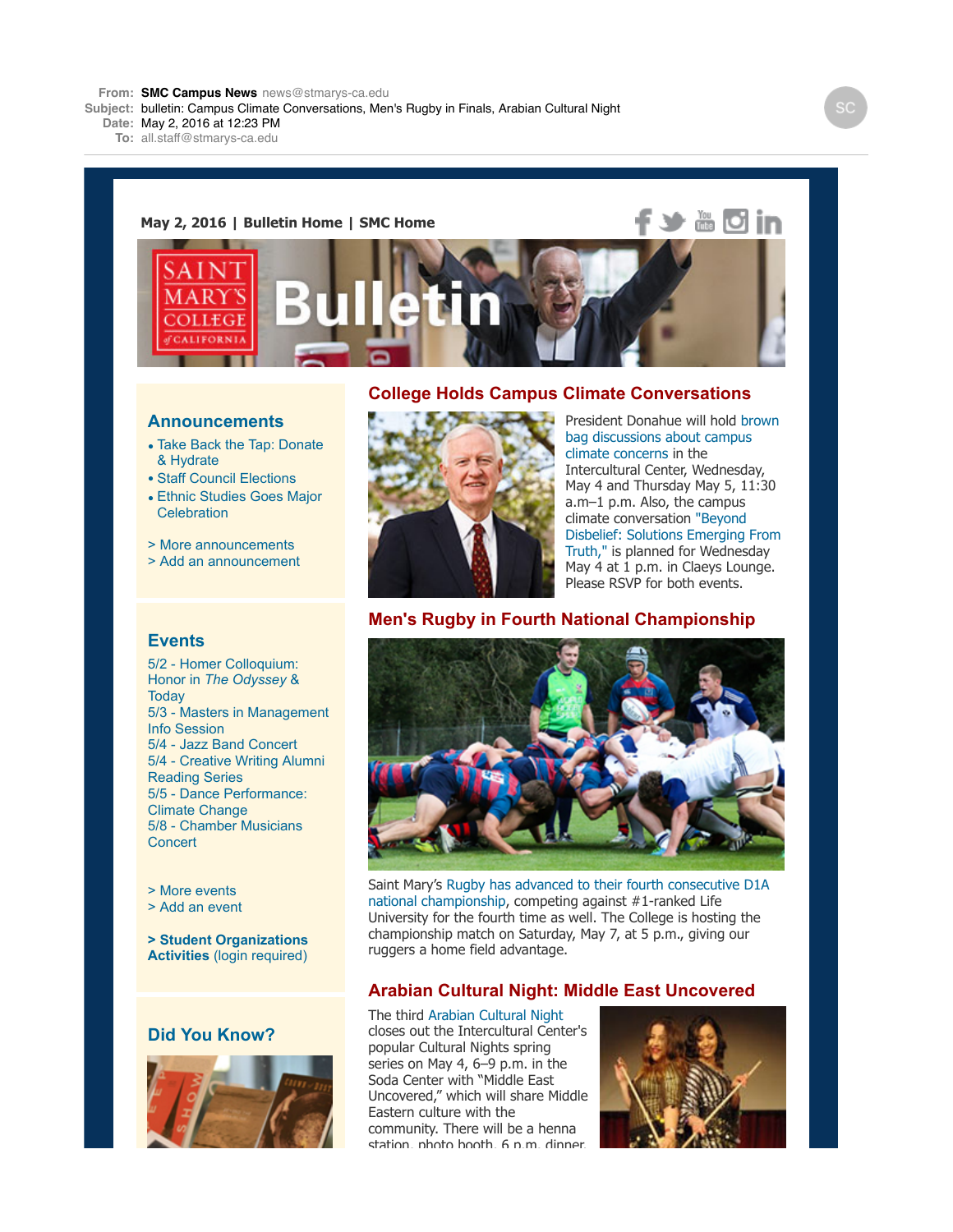

**[Saint Mary's is a Poetry](https://www.stmarys-ca.edu/saint-marys-is-a-poetry-powerhouse?utm_source=Bulletin&utm_medium=email&utm_content=sidebar_staff&utm_campaign=05-02-2016) Powerhouse** with an MFA in Creative Writing program (happy 20th anniversary!) that features stellar faculty (Brenda Hillman and Matthew Zapruder), alumni (Gabe Gomez '00, Lily Brown '07, and Paul Ebenkamp '09), and students. #PoetryPowerhouse

Do you have a little-known tidbit or story about Saint [Mary's? Send it to](mailto:news@stmarys-ca.edu) **Campus News**.

[> Did You Know Archive](http://www.stmarys-ca.edu/smc-bulletin/did-you-know-0?utm_source=Bulletin&utm_medium=email&utm_content=sidebar_staff&utm_campaign=05-02-2016)

### **Lasallian Reflections**



For the week of **[May 2.](http://www.stmarys-ca.edu/living-lasallian/lasallian-reflections?utm_source=Bulletin&utm_medium=email&utm_content=sidebar_staff&utm_campaign=05-02-2016)**

**[Learn how to submit](http://www.stmarys-ca.edu/smc-bulletin/faqs?utm_source=Bulletin&utm_medium=email&utm_content=sidebar_staff&utm_campaign=05-02-2016) Events and Announcements**.

station, photo booth, 6 p.m. dinner, and 7 p.m. show. Tickets will be sold at the door: students, \$4; staff, faculty, administration, \$6; all others, \$8.



# **Behind the Scenes of the Jan Term Play**



What happens backstage in a theater production makes all the difference. This year marked the 24th year the College has offered [the Jan Term class, Creating Theater for Young Adults. SMC](http://www.stmarys-ca.edu/backstage-pass?utm_source=Bulletin&utm_medium=email&utm_content=feature_staff&utm_campaign=05-02-2016) students spend an intense month producing all aspects of a children's show—this year it was Charlotte's Web—from acting to set production. (Pictured: Amanda Ramos '18 as Fern Arabel.)

## **MS in Management's New Korean Partnership**

[SEBA's new MS in Management program has announced a](http://www.stmarys-ca.edu/koreacollab?utm_source=Bulletin&utm_medium=email&utm_content=feature_staff&utm_campaign=05-02-2016) partnership with Chung-Ang University and Anhlab, a Korean software business, to coordinate a hands-on immersion project pairing international and American students. There is an information session May 3, 6–7 p.m. in Filippi Hall.

#### **View**



Seniors Mitchell Woodrow and Suzanne Denson (winners of the Brother Mel Anderson Mission and Ministry Award), and Philip Goodwin (winner of the Sister Clare Wagstaffe Mission and Ministry [Award\) were among the students honored at the Commencement](http://www.stmarys-ca.edu/commencement/undergraduate-commencement/academic-honors-and-awards?utm_source=Bulletin&utm_medium=email&utm_content=feature_staff&utm_campaign=05-02-2016) Awards Ceremony last week.

### **SMC in the News**

- [Matthew Zapruder selects "Ode to the Flute" for](https://www.stmarys-ca.edu/atthew-zapruder-chooses-%E2%80%98ode-to-the-flute%E2%80%99-for-nytimes-weekly-poem?utm_source=Bulletin&utm_medium=email&utm_content=feature_staff&utm_campaign=05-02-2016) NY Times weekly poem.
- [AsAmNews features insights on college decision day by](https://www.stmarys-ca.edu/asamnews-features-insights-on-college-decision-day-by-smc%E2%80%99s-patrick-lorenz?utm_source=Bulletin&utm_medium=email&utm_content=feature_staff&utm_campaign=05-02-2016) Admissions' Patrick Lorenzo.